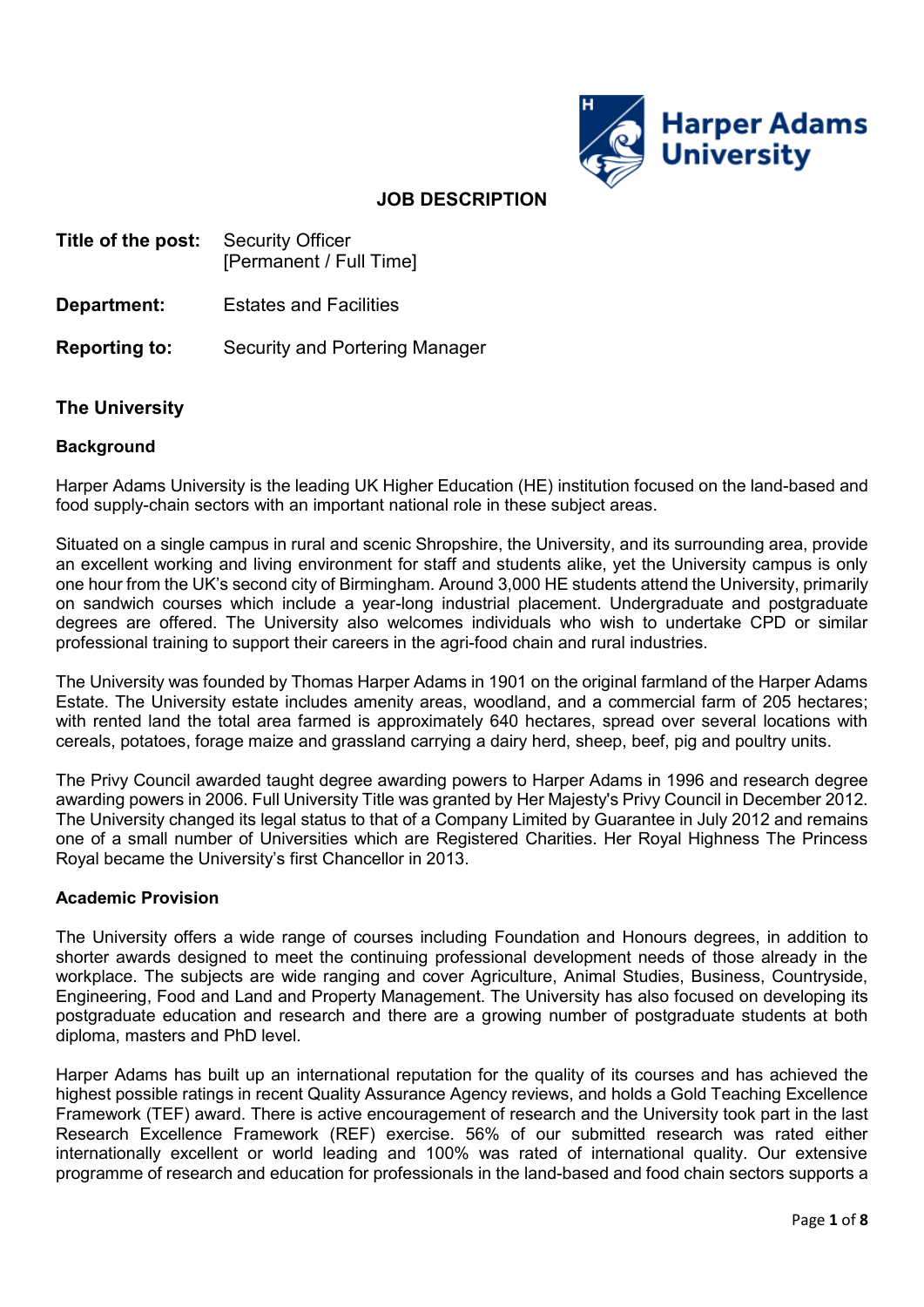high profile of business and community reach-out work, short course delivery for businesses and technology transfer activities supported by strong industry links and partnerships with companies such as JCB and Marks and Spencer amongst many others.

# **Recognition**

Harper Adams is consistently positioned highly in a range of national ratings, performance measures and league tables.

In the period since 2011, Harper Adams has won six Times Higher Education Awards including Outstanding Fundraising Initiative (2014), and has been shortlisted for fourteen other THE awards. In 2018, the Times Higher has shortlisted the university for the prestigious title of University of the Year, putting Harper Adams in the top six universities in the country. The finals are in June 2018.

In the 2016 and 2017 Whatuni? Student Choice Awards, based on student reviews, Harper Adams took the title of University of the Year and won the Student Support and Job Prospects gold awards, plus silver and bronze in further categories. In 2018 the University was runner up for the University of the Year title and won 3 gold awards, 3 silver and 3 bronze. It is the only University to win Student Support since the awards began four years ago and has won the category for best job prospects for three years running and best courses and lecturers for two years running.

Harper Adams ranked second in the 2016 Times Higher Education Student Experience Survey. In the Times and Sunday Times Good University Guide 2017, the University was ranked 36th, the highest position yet achieved by a post-1992 university, and was awarded the title of Modern University of the Year. In 2017 it was the highest ranked modern University for the second year in a row. In the QS World Rankings for Agriculture and Forestry published in March 2018, Harper Adams was ranked second in the UK for academic reputation and second in the world for its reputation with employers.

## **Facilities**

Harper Adams has extensive, well-equipped facilities and is constantly investing in its campus. Facilities include a range of modern teaching facilities and an extensive library, a variety of IT suites including an engineering design centre, newly extended laboratory facilities, a field laboratory and a livestock project centre, a glasshouse complex, an agricultural engineering unit with a large covered soil working area and a number of sustainable technology installations. In 2013 a new teaching building and a new agricultural engineering innovation centre opened. In 2015/16 these were followed by two further buildings, one for veterinary services and one for entomology, and new halls of residence. Further new facilities opened in the period since 2017 include new laboratories, an Agri-Tech Innovation Hub and SMART Dairy Unit. Capital funding to support the development of many of these facilities has been provided through the work of the Development Trust. The University provides a range of training and professional development opportunities via its staff development programme.

## **Catering and Sports Facilities**

The University's Students' Union operates a small gym and squash courts that staff may use on the payment of a nominal fee. The University has an open-air swimming pool and bowling green that are available for staff use during the summer period and new tennis courts have recently been developed. A variety of University catering outlets provide access to lunch facilities on campus.

For further details about the University, please visit our website: [http://www.harper-adams.ac.uk](http://www.harper-adams.ac.uk/)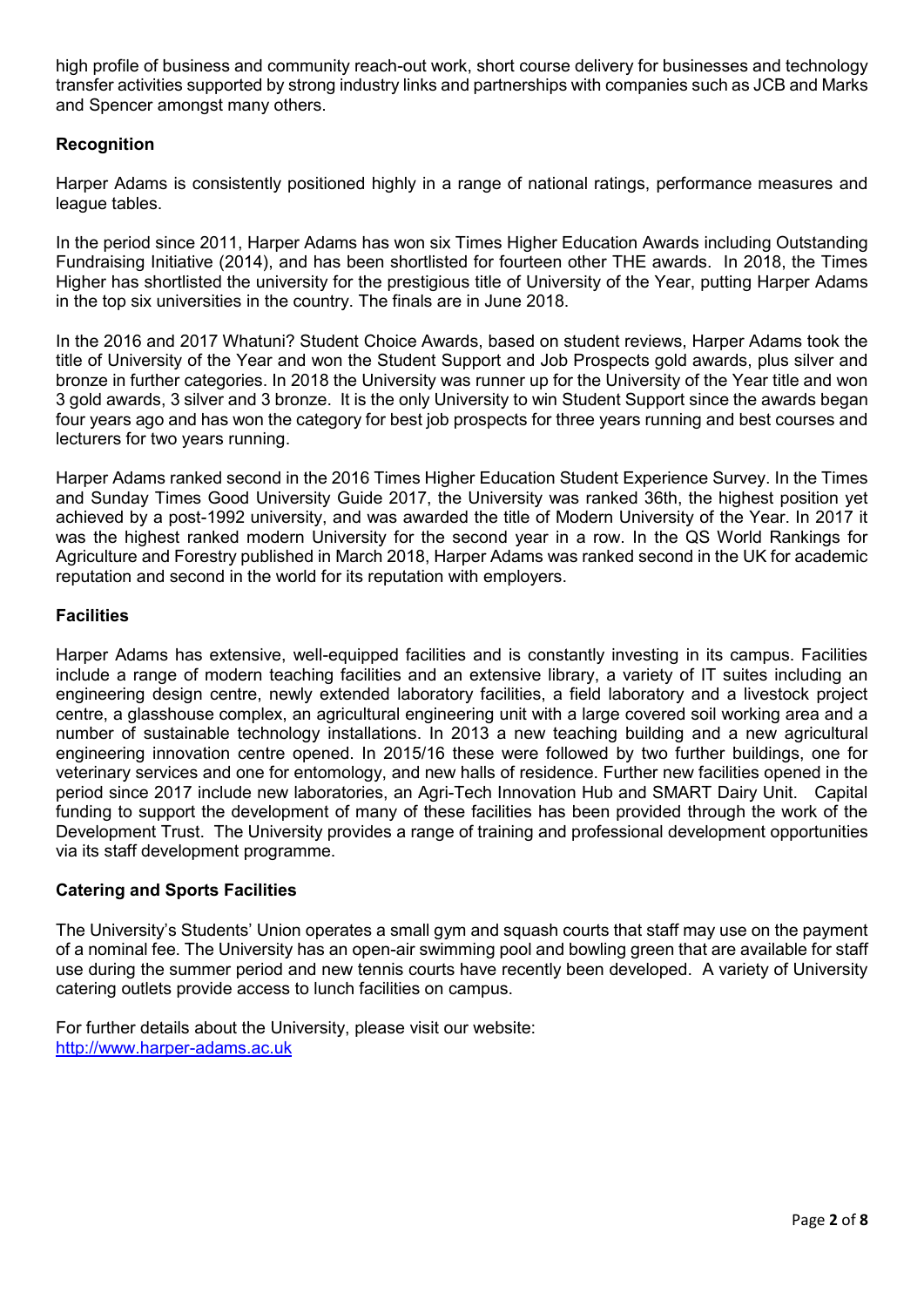# **The Estates and Facilities Team**

The Estates and Facilities Department provides a number of essential services to Harper Adams University and is responsible for managing, maintaining and developing the infrastructure and building fabric of the campus and outlying properties, including:

- Undertaking and regularly reviewing a maintenance programme which takes account of short, medium and long term needs of all estates buildings and infrastructure.
- Implementing planned maintenance works identified and funded within the various maintenance programmes as well as providing reactive maintenance dealing with day-to day requirements, including the provision of an out-of-hours emergency service.
- Providing a professional, technical service to the University for the design, construction and procurement of capital projects including new buildings, refurbishment/ remodeling of existing buildings and demolitions.
- Identifying and recording the use of space and advising on ways of increasing space utilisation.
- Procuring and managing utilities and services.
- Providing postal, delivery and security/ portering arrangements and advice to the University.
- The delivery of a wide-range of customer-facing services, including: Estates Maintenance Services Help Desk: Capital and Development, CAD and CAFM services, Contract/ Project Management: Facilities and Sustainability, Housekeeping and Cleaning, Business Resilience, Reception, Business Support. Management Information. Security and Portering Services.

## **Main Duties and Responsibilities**

The role is key to maintaining a safe and welcoming environment for the University community, through the protection of people, property and assets with excellent customer service. The University currently operates an open campus with no restrictions on people or vehicle movements in day to day operations. The Security Officer will be an experienced and credible security professional who will carry out general security duties across the University estate including within commercial, agricultural, educational, industrial, residential and technical buildings as well as the buildings of University tenants and buildings that the University may be a tenant of.

The role holder will work to a high standard, using initiative and being responsible with limited supervision.

- 1. Provide security services for the University community, endeavouring to prevent unauthorised removal of equipment or material, vandalism, damage to equipment or the estate and illegal activity.
- 2. Adhere to all necessary health and safety documents, risk assessments and method statements and safe operational procedures necessary concerning security.
- 3. Monitor and, where appropriate, control access to the University estate, assisting authorised visitors where necessary and intervening to prevent unauthorised access in accordance with agreed safe operational procedures.
- 4. Monitor and, where appropriate, control vehicles to the University estate.
- 5. Carryout regular patrols across campus and within buildings as agreed with the Security and Portering Manager on foot or using vehicles as appropriate ensuring the buildings and equipment are secure, to check for intruders, suspicious packages and act as a deterrent.
- 6. Keep the Daily Occurrence Book (DOB) up to date. Appropriately handover shifts to incoming team members, seeing that they are fully briefed on current and expected on site activities together with all incidents.
- 7. Operate and manage the CCTV and other security systems ensuring the University complies with relevant legislation and maintains the correct audit trail.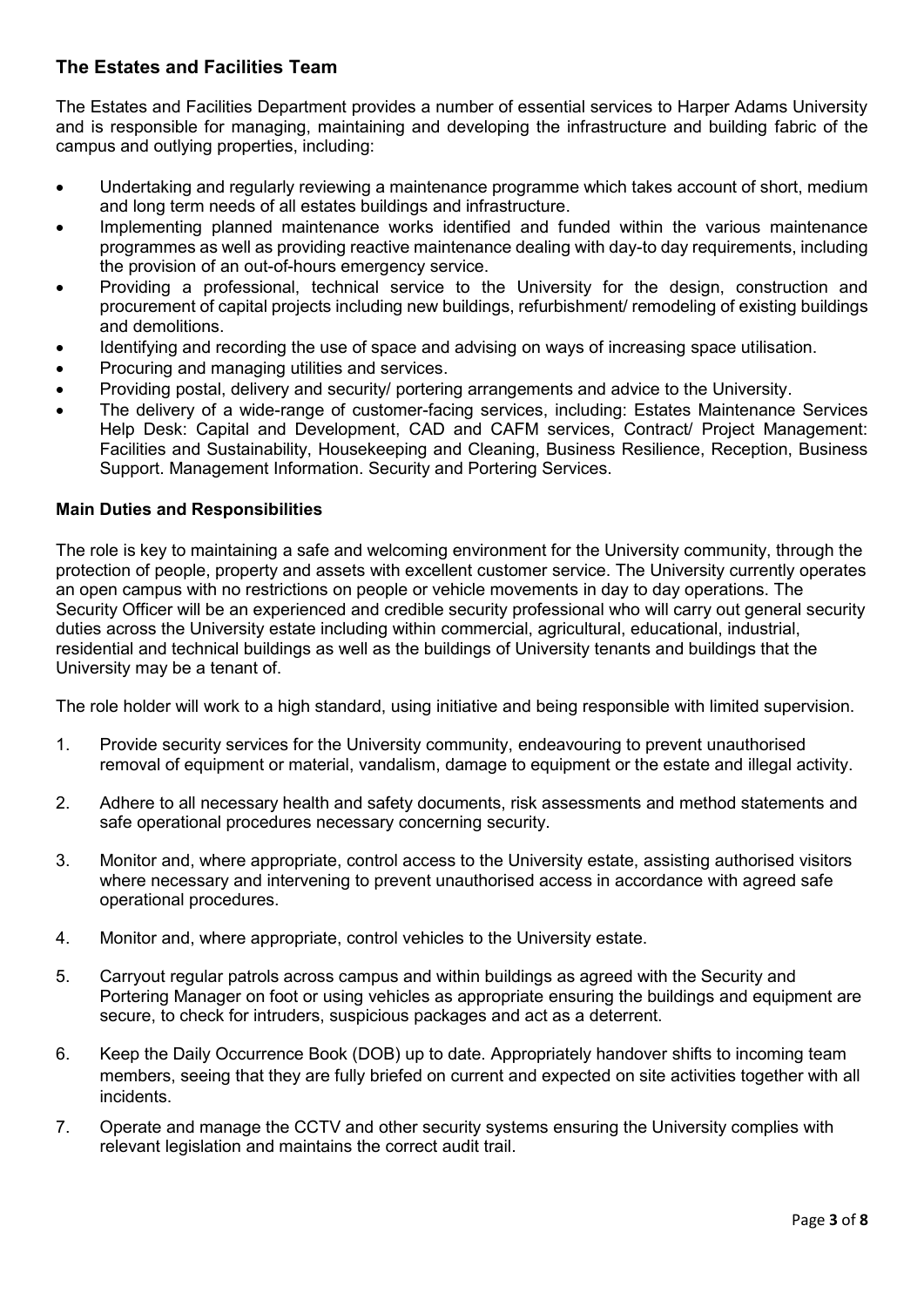- 8. To carry out checks on buildings, equipment and lighting and report any faults using the CAFM system.
- 9. Undertake locking and unlocking buildings and compounds as instructed and in accordance with regular routine checks. Ensure that buildings are safe to be locked up before securing.
- 10. Be responsible for the safe custody of keys and access control cards. Record issue and receipt of keys as appropriate.
- 11. Respond to security incidents. Ensure that all information is recorded including times, dates, response and actions undertaken as might be required by the authorities.
- 12. Respond to any activation of fire and intruder alarms appropriately and in accordance with the University safe operational policies and procedures.
- 13. Operate and use the University incident management software. Act as a focal point for response for incident management.
- 14. Providing immediate pastoral care to vulnerable students and staff when required, acting professionally, with discretion and in accordance with the safe operating procedures and University policies.
- 15. Promote a well-maintained environment by reporting littering, graffiti, dirty or untidy areas.
- 16. Investigate, keep records and make reports when required in respect of incidents or other security related issues. Be prepared to attend court as a professional witness.
- 17. To react appropriately to ad hoc and out of hours requests for access. Out of hours of the operation of the Main Reception or the Estates Maintenance Help Desk, be responsible for the signing in and signing out of visitors, suppliers and contractors. Maintain records of such access.
- 18. Be first response to emergency callouts to the Estates Maintenance call out phone, assessing the severity of the issues. Within the constraints of training, skills and experience assess the severity of the call out. Where minor works can be undertaken to manage the problem then undertake those activities. Where more significant works or works that would require a qualified and experience crafts person or trade staff are required then call out the designated on-call member of the Estates Maintenance Team.
- 19. Be responsible for the signing in and the signing out of Estates Maintenance Staff who may attend site out of hours evenings and weekends to attend to call outs on the emergency Estates Maintenance phone.
- 20. Deal with lost property following the requirements of the University policy.
- 21. From time to time carryout portering duties as instructed including:
	- a. Carryout collection and delivery of laundry to/from Halls of Residence and the Catering Department.
	- b. When instructed, undertake driving duties for Governors, University Executive, the Vice Chancellor, University guests and visitors.
	- c. Undertake the moving of furniture, equipment, signage and the like for the day to day arrangement and lay-out of tutorial/conference rooms and other facilities.
	- d. As directed, place signage around campus in the support of day to day activities and key events.
	- e. Assist with the setting up and demobilisation of key events including (but not limited to) open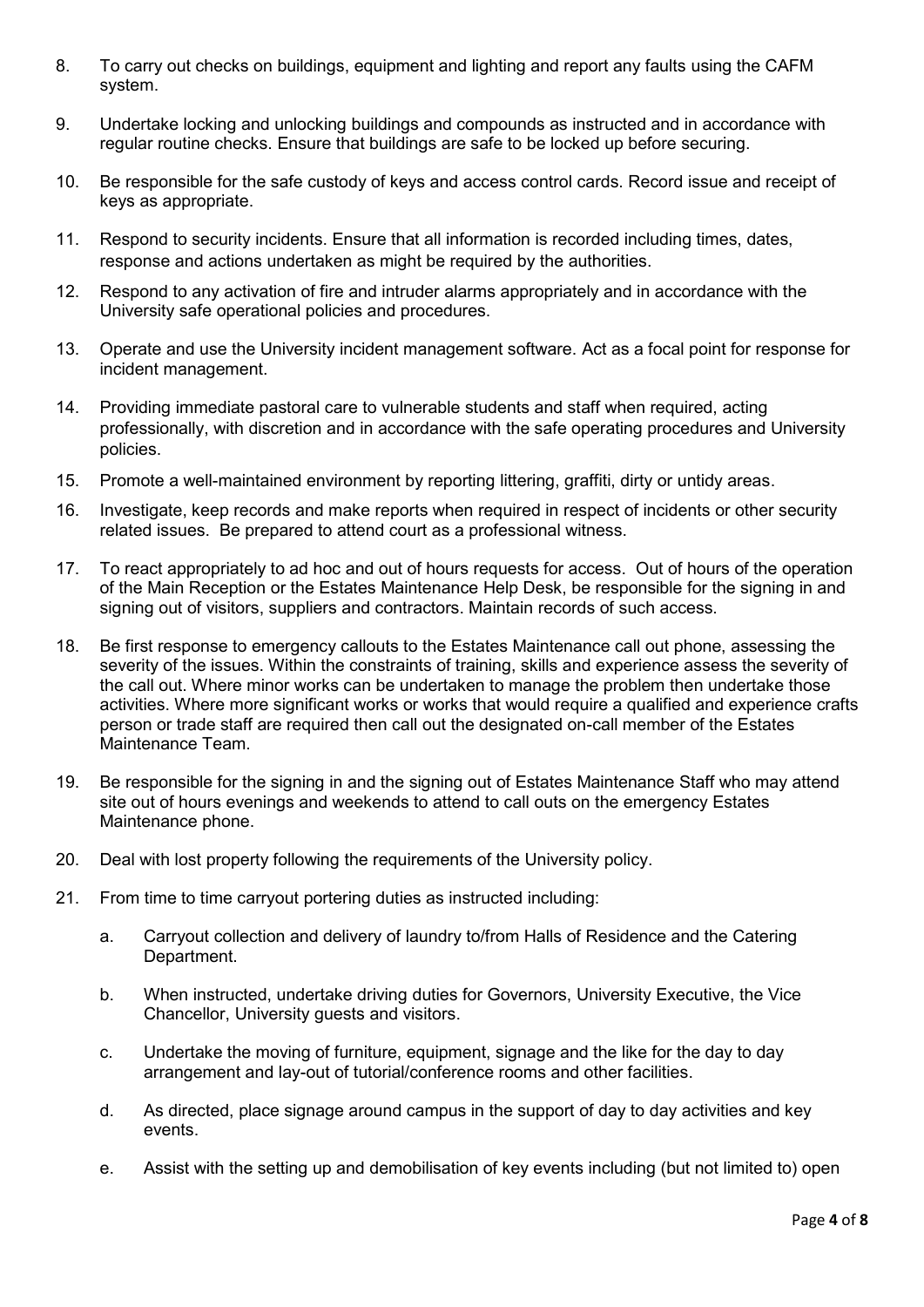days, outside courses and conferences, students union events, welcome week and graduation.

- f. Receive goods deliveries and mail, undertaking their unloading and distribution about the campus.
- g. Undertake the moving, removal and relocation of furniture, equipment, fixtures and fittings.
- h. Collect waste and recycling materials from around the campus to key central collection points. Make sure that these central collection points are clean and tidy. Adhere to the University recycling policy.
- i. Carrying some internal and external cleaning as necessary.
- 22. Undertaking vehicle checks in accordance with the University requirements. Wash and refuel vehicles as instructed. Report any damage or issues.
- 23. Participate in the testing, surveying, recording and reporting faults for fire alarms and other equipment including fire extinguishers, emergency lighting and fire escape signage.
- 24. Undertake maintenance work in connection with the functioning of the University's services as required by the senior managers for which the individual has received the necessary training and instruction.
- 25. Promote good working relationships with other University staff, students and the general public and be prepared to work with any team on any site of the University in harmony at all times.
- 26. Maintain and wear appropriate Personal Protective Equipment (PPE) as required by the risk assessments and safe working practices for the activities that undertaken. Ensure that equipment is working and in good repair. Report all faults to the Security and Portering Manager for repair or replacement.
- 27. Keep abreast of technical developments, best practice, statutory, legal and legislative changes and health & safety legislation in respect of security matters.
- 28. Participate in training, keeping a detailed log of all training courses undertaken and retaining certificates to be able to evidence development upon reasonable request.
- 29. All other duties and responsibilities commensurate with the post and the salary range of the grade.

## **Key Requirements**

- Be legal to drive University vehicles transporting the required equipment to various sites across the University.
- Be a First Aider and hold relevant and current certification.
- Attend all training and development, as required.
- Have a current asbestos awareness training certificate.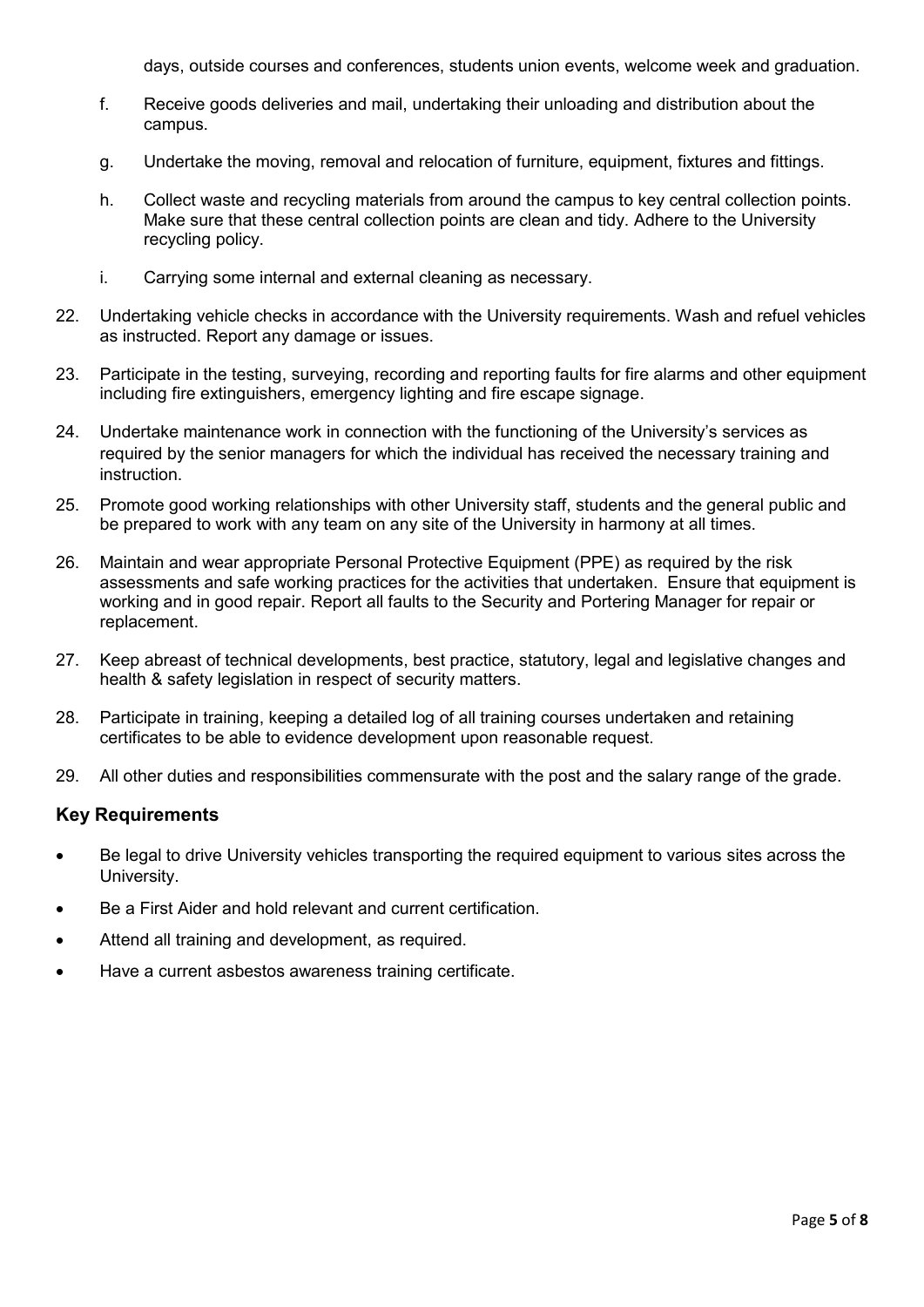|                       | <b>Essential</b>                                                                                                                                                                  | <b>Desirable</b>                                                                                 |
|-----------------------|-----------------------------------------------------------------------------------------------------------------------------------------------------------------------------------|--------------------------------------------------------------------------------------------------|
| Qualifications        |                                                                                                                                                                                   | Have served in one or more of the<br>uniformed services, either police,<br>army or fire brigade. |
|                       |                                                                                                                                                                                   | <b>First Aider</b>                                                                               |
|                       |                                                                                                                                                                                   | Holding current IOSH certificate                                                                 |
| Experience            | Experience of working as a security officer<br>working on a large estate split over<br>multiple sites with a number of buildings of<br>different types, age and usage.            |                                                                                                  |
|                       | Experience of working in a control room<br>environment.                                                                                                                           |                                                                                                  |
|                       | Experience of participation in the<br>implementation of business continuity<br>plans and incident response.                                                                       |                                                                                                  |
| Knowledge/Skills      | Knowledge of operating radios and the<br>phonetic alphabet.                                                                                                                       | Knowledge of incident management<br>and the use of incident management<br>software.              |
|                       | Knowledge of CCTV systems, fire alarms,<br>access control and locking systems.                                                                                                    |                                                                                                  |
|                       | A good knowledge of law and offenses<br>relating to security as well as health and<br>safety legislation relevant to security<br>activities.                                      |                                                                                                  |
|                       | Able to produce accurate and succinct<br>incident reports.                                                                                                                        |                                                                                                  |
| Personal<br>Qualities | Able to work flexibly, responsibly and<br>effectively to deadlines with minimum of<br>supervision. Have a flexible attitude to<br>tasks to maximise operational<br>effectiveness. |                                                                                                  |
|                       | The ability to act professionally, with<br>integrity and in an honest way when<br>dealing with sensitive issues.                                                                  |                                                                                                  |
|                       | Demonstrable ability to work proactively<br>and cooperatively with stakeholders both<br>inside and outside the University.                                                        |                                                                                                  |
|                       | Excellent customer care and<br>communication skills.                                                                                                                              |                                                                                                  |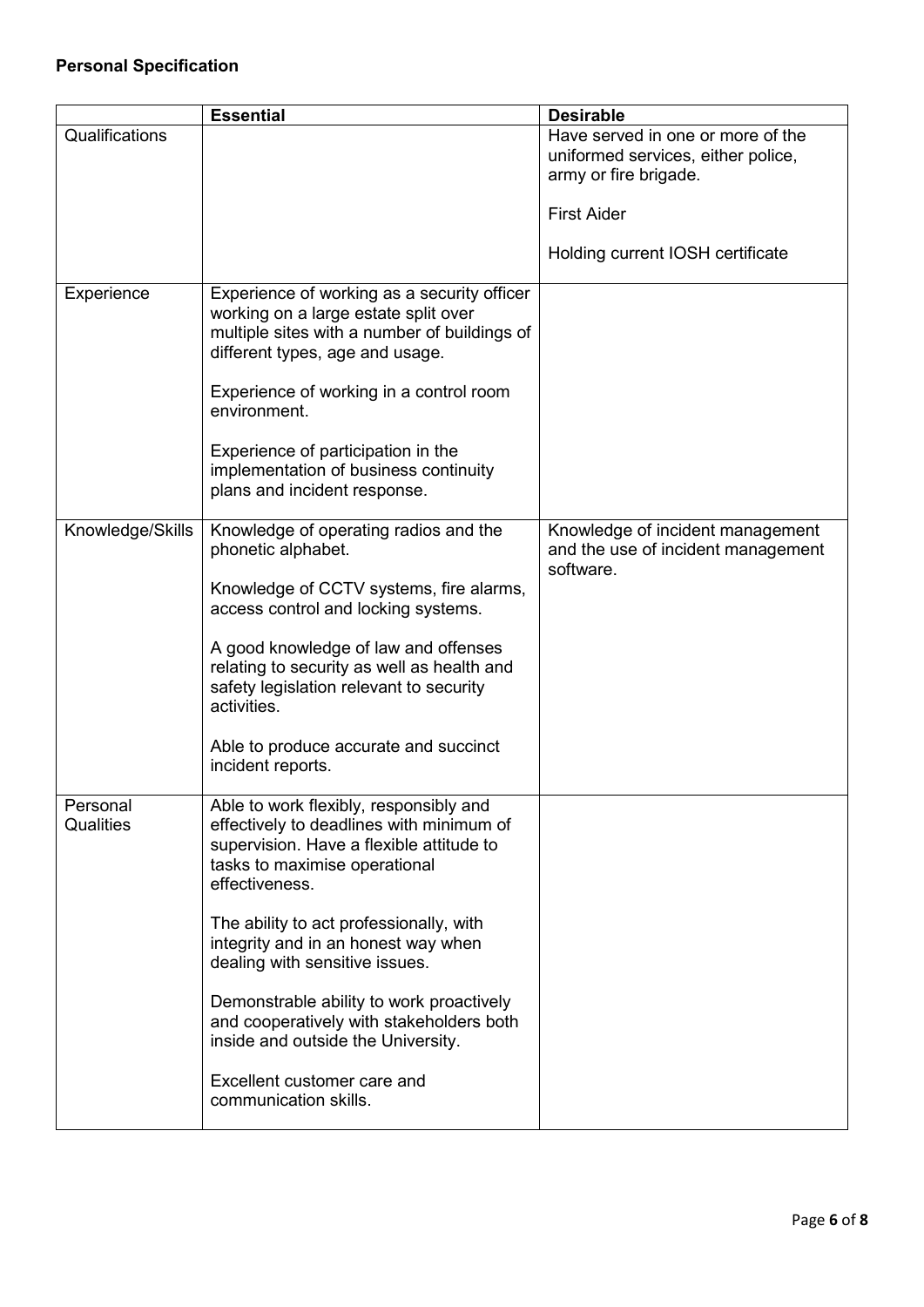### **Conditions of Service**

The national recommendations which have arisen from the negotiations between UCEA and the unions recognised at national level, the Joint Negotiating Committee for Higher Education Staff (JNCHES), directly affect the terms and conditions insofar as they have been adopted by the Board of Governors.

- **Salary** The commencing salary will be within the range £23,337 per annum. Salaries are paid monthly, in arrears, by credit transfer on the 28<sup>th</sup> day of the month.
- **Contract Term** This is a permanent full time post. The employment may be terminated during the course of the contract by either party giving 1 months' notice in writing.
- **Hours of Work** The routine working week is 48 hours over Monday to Sunday, inclusive. Work will be on a shift pattern of 12 hours on arranged by the Security and Portering Manager. The majority of the shifts will be nights with some day work when not on nights. There may be a requirement for overtime working from time to time and time off in lieu may be allowed for agreed hours worked in excess of 48 per week.
- **Holidays** The annual holiday entitlement is 22 working days, plus 3 University closure days and Bank Holidays. Annual holiday entitlement rises to 25 working days with 5 years' service. The holiday year runs from 1 August to 31 July and in the holiday year in which the employment commences or terminates the holiday entitlement will accrue on a pro-rata basis for each complete week of service. The timing of holidays is subject to the agreement of the Line Manager.
- **Sick Leave** During periods of certified sickness the post-holder will be eligible to receive sick pay in accordance with the University Sick Pay Policy. The payment of sick pay is subject to compliance with the University rules for the notification and verification of sickness absence, details of which will be provided to the successful applicant upon commencement of employment.
- **Pension** The post-holder will be entitled to join the Harper Adams Group Pension Scheme and details will be provided to the successful applicant upon commencement of employment.
- **Exclusivity of Service**  You are required to devote your full-time attention and abilities to your duties during working hours and to act in the best interests of the University at all times. Accordingly, you must not, without written consent of the University, undertake employment or engagement including external consultancy, which might interfere with the performance of your duties or conflict with the interests of the University.

It follows that, regardless of whether you are employed on a full-time or part-time contract, you are required to notify your line manager of any employment or engagement which you intend to undertake whilst in the employment of the University (including any such employment or engagement which commenced before your employment under this contract). Your line manager will then notify you within 10 working days whether such employment or engagement is prohibited.

**Criminal Convictions** The post involves the opportunity for access to children and young persons under the age of 18. For this reason the University is entitled to take into account any criminal convictions, cautions or impending case(s) that it considers to be relevant to this post.

> The post is exempt from the provisions of the Rehabilitation of Offenders Act 1974. This means that applicants are not entitled to withhold information about convictions which for other purposes are "spent" under the provisions of the Act.